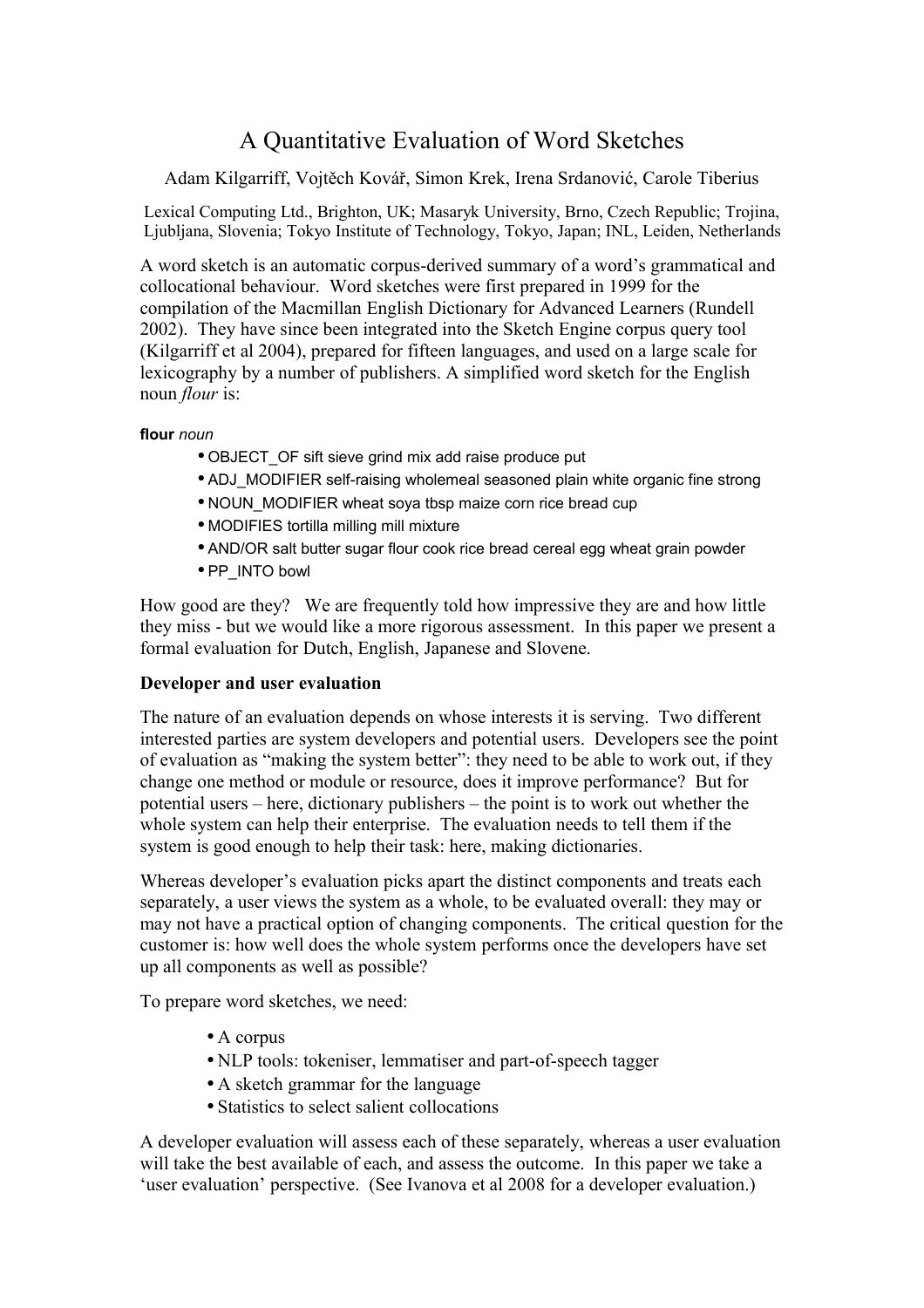A word sketch aims to present a full and complete account of a word's grammatical and collocational behaviour. As a reference point for what this might mean, we propose the Oxford Collocations Dictionary (OCD, 2007). The OCD was compiled by lexicographers studying corpus evidence but without using word sketches. It is a high-quality product which "shows all the words that are commonly used in combination with each headword: nouns, verbs, adjectives, adverbs, and prepositions as well as common phrases."<sup>[1](#page-1-0)</sup> Here is the entry for *flour* (with example sentences stripped out, as they do not form part of this evaluation).

#### **Flour** *noun*

| ADJ          | strong   plain, self-raising white, wholemeal  <br>stone-ground   unbleached   rice, rye, wheat, etc. |
|--------------|-------------------------------------------------------------------------------------------------------|
| QUANT        | bag, packet, sack                                                                                     |
| VERB + FLOUR | use   add, blend, fold in, mix (in), rub sth in/into, stir (in)   sieve,<br>sift                      |
| FLOUR + NOUN | mill                                                                                                  |

OCD serves as a model for what we wish to produce automatically. Our goal for what word sketches aim to do is

provide a grammatically-organised list of collocates which would form a suitable entry for a collocations dictionary such as OCD.

For English, there exists, in OCD, a modern collocation dictionary, which serves as a model. For other languages, we have no guarantee that any such resource exists. Also we note that:

• OCD has its own anomalies and omissions.

• OCD has a 'phrases' category where items are often included on grounds of non-transparency of meaning: this is beyond our remit

• Grammatical category names are not well-matched, and the categories themselves show some differences

• Both word sketches and OCD entries include some collocations of more than two words, which raise a number of issues where OCD and word sketch policies are not aligned

• OCD distinguishes synonymous collocates (separated by comma) with nonsynonymous ones (separated by vertical bar). While the Sketch Engine can produce word sketches organised in this way, this is outside the scope of this exercise.

We use OCD as a model for what we are aiming to do but do not use it at a practical level.

#### **Precision and Recall**

Across the information sciences, when considering evaluation we must distinguish precision and recall. Precision is the percentage of the answers given that are correct.

<span id="page-1-0"></span><sup>&</sup>lt;sup>1</sup> Promotional material on OUP website, [http://www.oup.com/elt/catalogue/isbn/0-19-431243-7?](http://www.oup.com/elt/catalogue/isbn/0-19-431243-7?cc=global) [cc=global](http://www.oup.com/elt/catalogue/isbn/0-19-431243-7?cc=global) , 9 Jan 2008.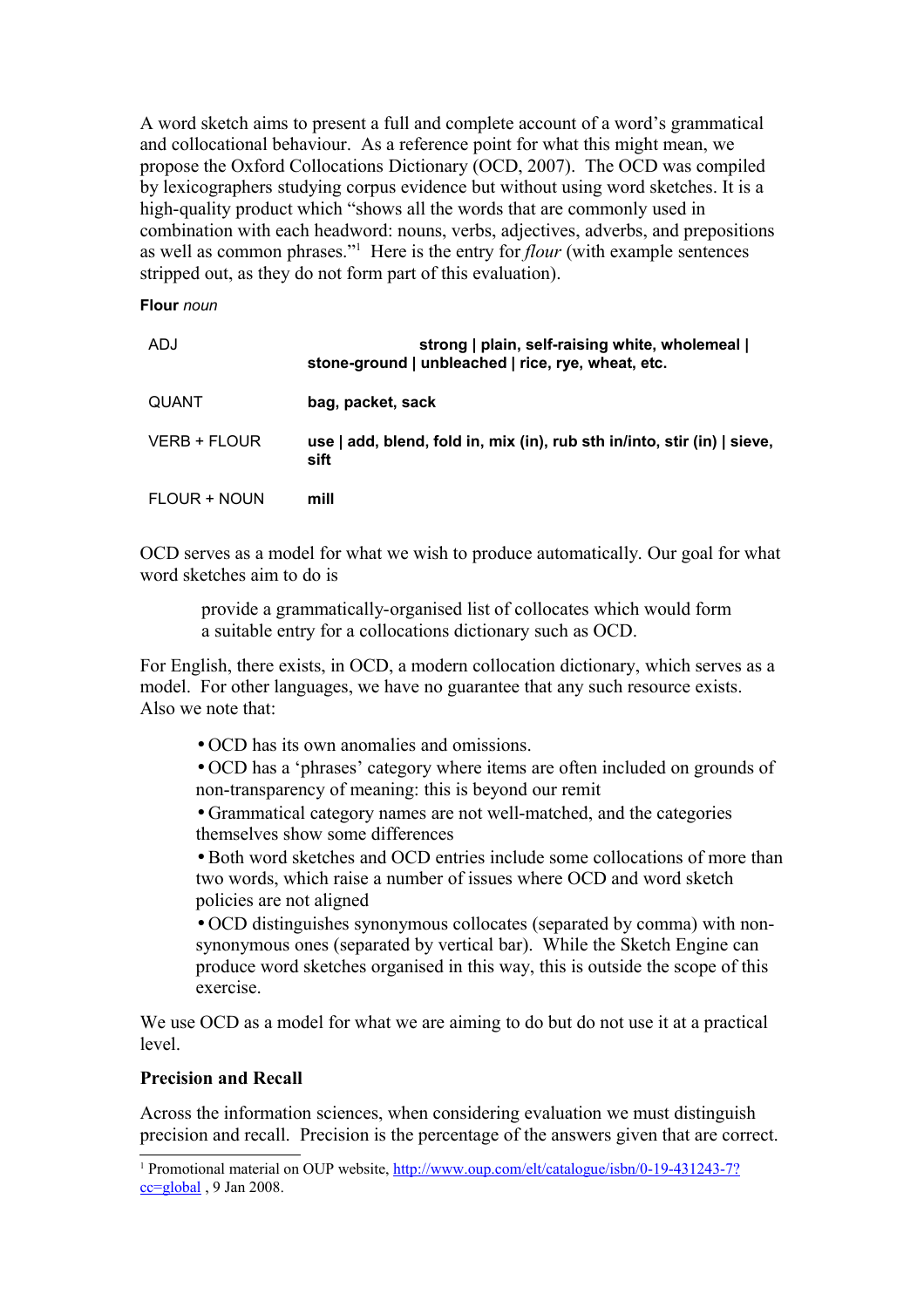Recall is the percentage of all correct answers that are found. If my word sketch for *flour* contains only *sift* and *sieve*, it has 100% precision, since all the given collocates are correct, but low recall, since there are many other collocates it does not give. As a response gets bigger, precision usually falls off (since some incorrect answers creep in) but recall improves (as more of the correct answers are included). Changing the size of the answer is a matter of adjusting the 'precision/recall tradeoff'.

Typically, recall is harder to measure than precision: we can measure precision simply by examining the responses we have, but to assess recall we have to consider all the other answers which are correct but which were not given. They are frequently not readily available.

We calculate precision as follows. For a sample of dictionary entries, for each collocate in the word sketch we ask a human expert: would the collocation have been suitable for including at this entry in a dictionary like OCD?

To assess recall we need the expert to examine enough potential collocates for each word, so that we are confident all actual collocates are among them. We are currently addressing this issue.

#### **3-word-collocations, grammar, word sketch size**

The question arose: if the system lists a word which only collocates with the headword within a three-or-more-word unit, as *put* is a collocate<sup>[2](#page-2-0)</sup> for *cat* only in the context of *out* ("put the cat out")*,* is the collocate good or bad? Our decision was to treat it as good, as it is enough to signal to a lexicographer that there is a collocation to be included in a collocation dictionary, even if the system has not found all of it. But it was not a decision that human evaluators were comfortable with.

We need to determine which grammatical relations to include in the evaluation. Different relations raise different issues for different languages. Verb-object pairs, for example, are substantially harder to find in German than in English. The and-or relation, which lexicographers find useful for spotting distinct meanings, is not in the repertoire of relations covered by OCD or other typical taxonomies of collocations. There is merit to the notion of assessing each grammatical relation separately, though this makes the exercise larger and does not so easily support comparisons across languages or an overview of the success of the system. Here, we look globally across all relations that are handled both in word sketches and in collocations dictionaries.

The word sketch identifies both collocates and their grammatical relation to the headword and sometimes the collocate will be valid, but the grammatical relation incorrect. The expert should be able to note 'valid but misclassified.'

Another question is "how big should the word sketch be?" As a practical matter, we must keep word sketches quite small, as we are expecting our human experts to make a judgement on each collocate, and their time is limited. (The larger the word sketch, the more we are in a position to assess recall as well as precision.)

We would like to define 'word sketch size' in a way that is comparable across the different languages, and this requires that it is set in a simple way. We shall simply say: the word sketch will contain the twenty best collocates, according to the salience

<span id="page-2-0"></span><sup>2</sup> We use *collocate* to refer to the word that joins with the headword to form a *collocation.* For any headword, a list of its collocates is a list of the words that it combines with to give its collocations.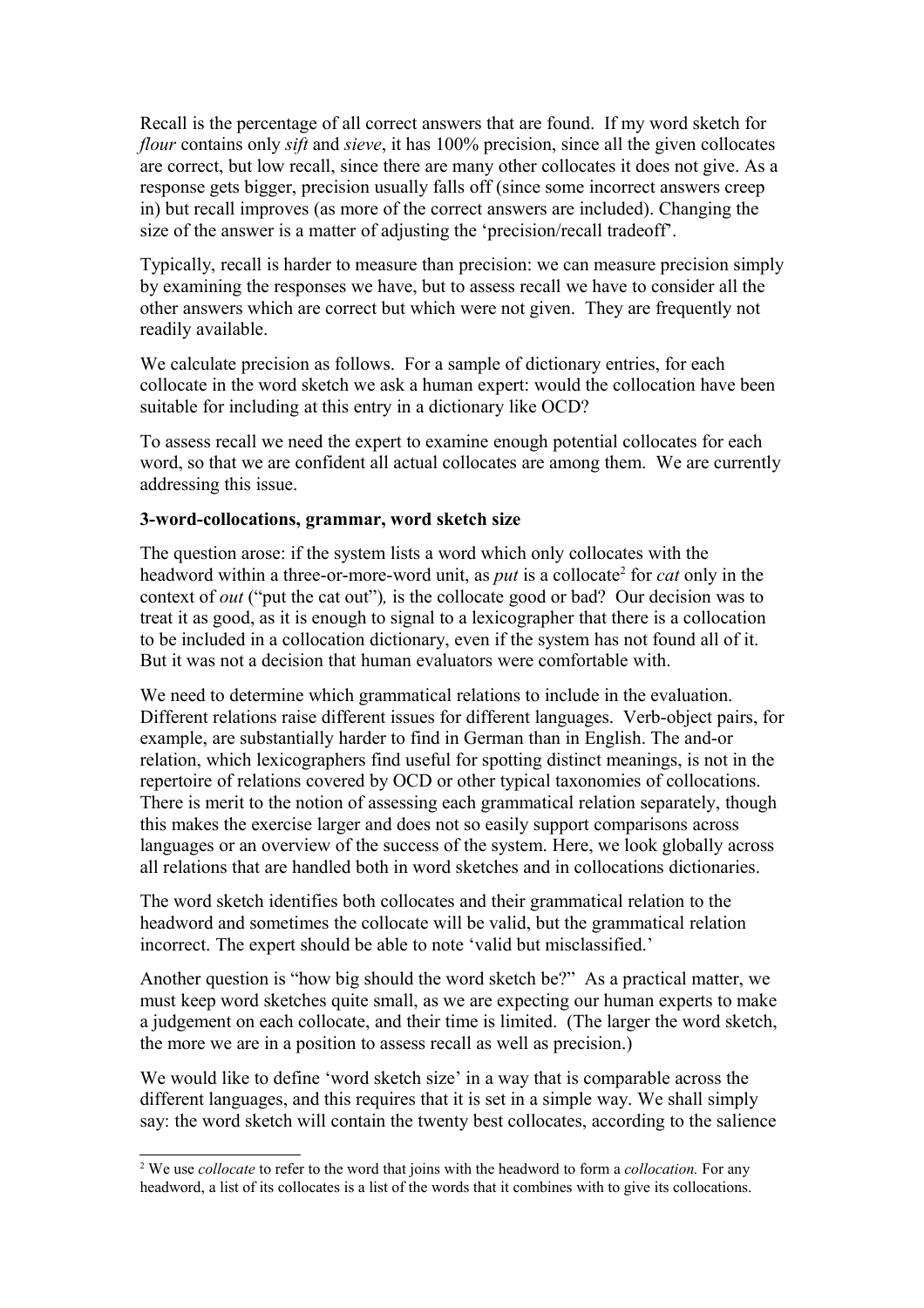statistic (subject to the constraint that no more than two thirds relate to any single grammatical relation).<sup>[3](#page-3-0)</sup>

# **Sampling**

We wish to evaluate word sketches for 'words in general' but what words are these? Word sketches are designed for the core of the vocabulary: not the very rare words, or the grammatical words, but the common nouns, verbs and adjectives that make up 99% of the headword list in a standard dictionary, in a ration of roughly 2:1:1.[4](#page-3-1) (Adverbs are a far smaller category, usually accounting for less than 1% of dictionary headword lists.) OCD has collocations for 9000 headwords, but that seems a modest number. Intermediate-level learners' dictionaries typically have around 30,000 headwords.

We take a sample from the 30,000 commonest nouns, verbs and adjectives in the corpus, with the sample structured as in Table 1. Within these constraints, the sampling was random. Table 1 also shows the words selected for English.

|                       | Noun                                                       | Verb                                 | Adj                                             | Totals |
|-----------------------|------------------------------------------------------------|--------------------------------------|-------------------------------------------------|--------|
| Common                |                                                            | 4                                    |                                                 | 14     |
| (top 2999)            | space solution opinion mass<br>corporation leader          | serve incorporate<br>mix desire      | high detailed open<br>academic                  |        |
| Mid                   |                                                            | 4                                    |                                                 | 14     |
| $(3000 -$<br>9999)    | cattle repayment fundraising<br>elder biologist sanitation | grieve classify<br>ascertain implant | adjacent eldest<br>prolific ill                 |        |
| Low                   |                                                            | 4                                    |                                                 | 14     |
| $(10,000 -$<br>30,000 | predicament adulterer bake<br>bombshell candy shellfish    | slap outgrow<br>plow traipse         | neoclassical votive<br>adulterous<br>expandable |        |
| Totals                | 18                                                         | 12                                   | 12                                              | 42     |

Table 1. Lexical sample structure, also showing actual words used for English.

# **The corpora and the NLP tools**

The quality of the word sketch depends on the quality and size of the corpus, the tokeniser (specially for languages which do not insert spaces between words, like Japanese), lemmatiser, POS-tagger, grammar and statistic. The evaluation implicitly evaluates all components.

The same statistic, based on the Dice coefficient, was used throughout.<sup>[5](#page-3-2)</sup> The authors of this paper and colleagues wrote the grammars. The corpus and NLP tools used for each language were:

<span id="page-3-0"></span> $3$  Twenty is a reasonable number of collocates to present in a collocation dictionary for a highfrequency word, but a high number for medium and low-frequency words. It might have been better to vary the number of collocates with the frequency band.

<span id="page-3-1"></span><sup>&</sup>lt;sup>4</sup> For Japanese there were substantially fewer adjectives and verbs, which was due to the way in which the Japanese tagset ChaSen includes under the noun tag adjectives in –na, being formed from nouns (for example "genki", *vigour, health* & "genki-na", *healthy*, *well*), and suru verbs, being formed from nouns (for example, "kekkon", *marriage* & "kekkon suru", *to get married*).

<span id="page-3-2"></span><sup>5</sup> See *Statistics used in the Sketch Engine* on the Sketch Engine website, http://www.sketchengine.co.uk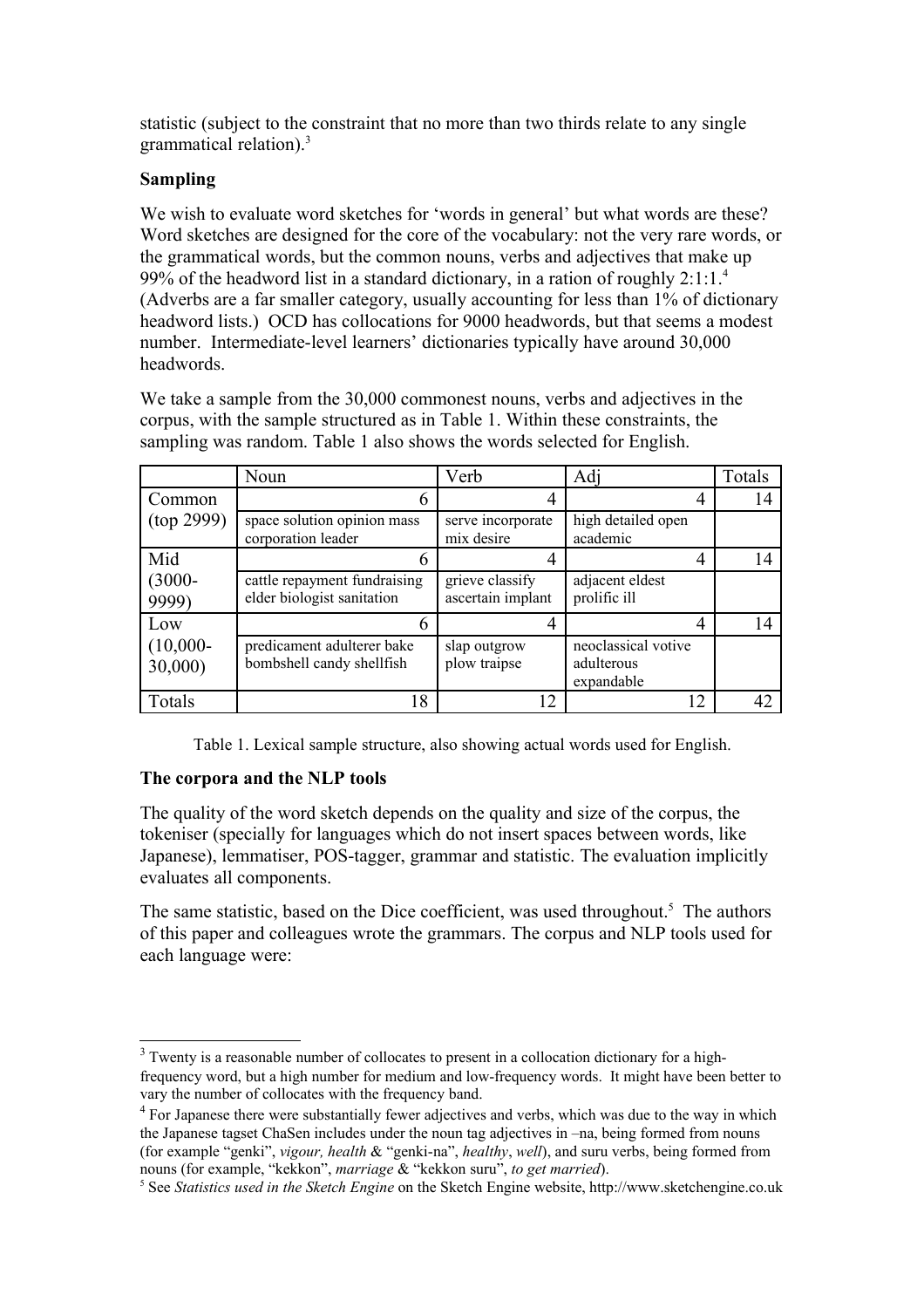Dutch: The ANW corpus, a 102-million word corpus of contemporary Dutch which has been under development at the INL (Institut voor Nederlandse Lexicologie) for a number of years, tagged and lemmatised by in-house tools.

**English:** UKWaC, a large web corpus (Ferraresi 2008), tagged by TreeTagger.<sup>[6](#page-4-0)</sup>

**Japanese:** JpWaC, a 400-million word web corpus (Srdanović, Erjavec and Kilgarriff 2008), tokenised and POS-tagged using the ChaSen toolset.[7](#page-4-1)

**Slovene:** FidaPLUS (Arhar et al. 2007, Arhar 2008), a 620-million word reference corpus with texts of different genres spanning from 1990 to 2006, POS-tagged and lemmatised with a toolset developed by the Amebis software company.

#### **Evaluation practicalities**

We prepared a customised version of the Sketch Engine in which word sketches contained only the twenty highest-scoring collocates for each word, and in which each collocate was associated with a menu with the following items:

- Good
- Good but wrong grammatical relation or POS-tagging error
- Maybe (not striking collocate)
- Maybe (specialised vocabulary)
- Bad

A screenshot of the interface is shown in Figure 1. Evaluators selected the relevant item from the menu. Choices were stored in a database.

For Dutch and English two, and for Japanese and Slovene three, linguists and lexicographers assessed each collocate. In order to rule out 'unclear' data, we distinguish those instances where all evaluators agree from those where they disagree, and base our results only on the agreement cases. We noted that agreement on the boolean decision, "good or not good" was substantially higher than agreement on finer-grained categories, so we merged "Good" and "Good-but" as "good" and all other categories as "bad".

# **Results**

In the Table 2 we present, for each language, the total number of collocations assessed by all assessors (which is in each case slightly less than the maximum possible of 20 collocates for each of 42 headwords, owing to a range of minor anomalies and omissions), and the number for which all evaluators agreed, and for these, the number that were good and the number that were bad (where 'bad' includes 'maybe').

| Language | Total colls<br>assessed | Evaluators all<br>agreed on | Good      | Bad    | $%$ good    |
|----------|-------------------------|-----------------------------|-----------|--------|-------------|
| Dutch    | 782                     | 501                         | 332       | 169    | 66.3        |
| English  | 794                     | 519                         | 367       | 152    | 70.7        |
| Japanese | 747                     | 294 (690)                   | 278 (600) | 16(90) | 94.6 (87.0) |
| Slovene  | 800                     | 550                         | 391       | 159    | 71.1        |

#### Table 2. Evaluation results by language.

<span id="page-4-0"></span><sup>6</sup> http://www.ims.uni-stuttgart.de/projekte/corplex/TreeTagger/

<span id="page-4-1"></span><sup>7</sup> http://chasen.naist.jp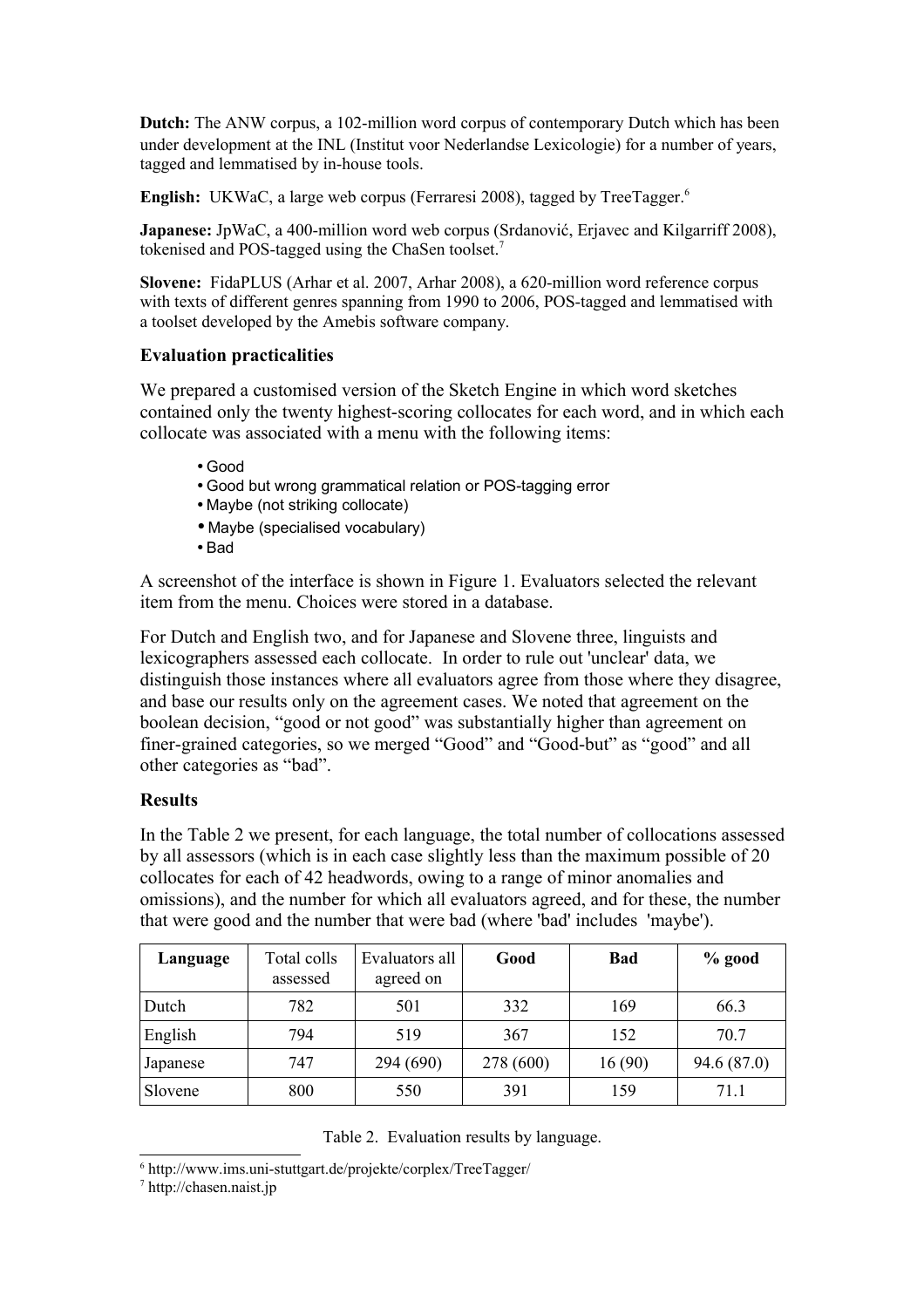# $flowr$  ukWaC freq = 10830

| Gramrel    | Collocation  |                | Rating         |                  |                |                | Freq |
|------------|--------------|----------------|----------------|------------------|----------------|----------------|------|
|            |              | G              | <b>Gb</b>      |                  | M Ms           | B              |      |
| a_modifier | self-raising | $\odot$        | $^{\circ}$     | $\circ$          | $\circ$        | $\circ$        | 168  |
| a modifier | wholemeal    | $\odot$        | $\odot$        | $\circ$          | $\circledcirc$ | $\circ$        | 197  |
| a modifier | plain        | $\odot$        | $\odot$        | $\circ$          | $\circ$        | $\circ$        | 506  |
| a modifier | stoneground  | $\odot$        | $\odot$        | $\circ$          | $\circ$        | $\circ$        | 42   |
| a_modifier | seasoned     | $\odot$        | $\odot$        | $\circ$          | $\circ$        | $\circ$        | 82   |
| a_modifier | white        | $\odot$        | $\odot$        | $\circ$          | $\circledcirc$ | $\circ$        | 295  |
| a modifier | all-purpose  | $\circ$        | $\odot$        | $\circ$          | $\circ$        | $\circledcirc$ | 30   |
| modifies   | mill         | $\circledcirc$ | $\odot$        | $\odot$          | $\odot$        | $\circ$        | 432  |
| modifies   | milling      | $\circ$        | $\circ$        | $\circ$          | $\odot$        | $\circ$        | 88   |
| modifies   | tortilla     | O              | $\circledcirc$ | $\circ$          | $\odot$        | O              | 68   |
| modifies   | miller       | $\circ$        | $\circ$        | $\ddot{\bullet}$ | $\odot$        | $\circ$        | 44   |
| n_modifier | wheat        | $\bullet$      | $\odot$        | $\circ$          | $\circ$        | $\odot$        | 294  |
| n modifier | rice         | $\bullet$      | $\odot$        | $\circ$          | $\circ$        | $\odot$        | 104  |
| n modifier | soya         | $\odot$        | $\odot$        | $\circledcirc$   | $\circ$        | $\odot$        | 49   |
| n modifier | corn         | $\odot$        | $\odot$        | $\circledcirc$   | $\circ$        | $\circ$        | 74   |
| object of  | sift         | $\circledcirc$ | $\odot$        | O                | ⊙              | $\odot$        | 193  |
| object_of  | sieve        | $\circ$        | $\circ$        | $\odot$          | O              | Ō              | 65   |

*Rubric:*  $G = Good Gb = Good but wrong grammatical relation M = Maybe (not striking collo-$ 

Figure 1. Screenshot of word sketch, evaluators' interface.

For all languages, two thirds or more of the collocations on which the assessors agreed were of publishable quality.<sup>[8](#page-5-0)</sup>

# **Discussion**

Sources of bad collocates were POS-tagging and lemmatisation errors, duplication in the corpora, and corpus 'junk' (including, for English, some tracts of text generated by computer for purposes of advertising poker; our efforts to find and remove all such material have not yet been entirely successful). Multi-word items were a recurring concern, as it did not seem natural to the evaluators to mark *cat* as good at *put* when the word sketch gave no indication that *out* was also needed: this was the evaluators' most often-voiced concern. Some grammatical relations performed better than others (and, for Slovene, the exercise has already led to changes in the sketch grammar).

<span id="page-5-0"></span><sup>&</sup>lt;sup>8</sup> For Japanese there was three-way agreement among lexicographers for less than half of the data, so we also give figures for two-out-of-three agreement, in brackets.